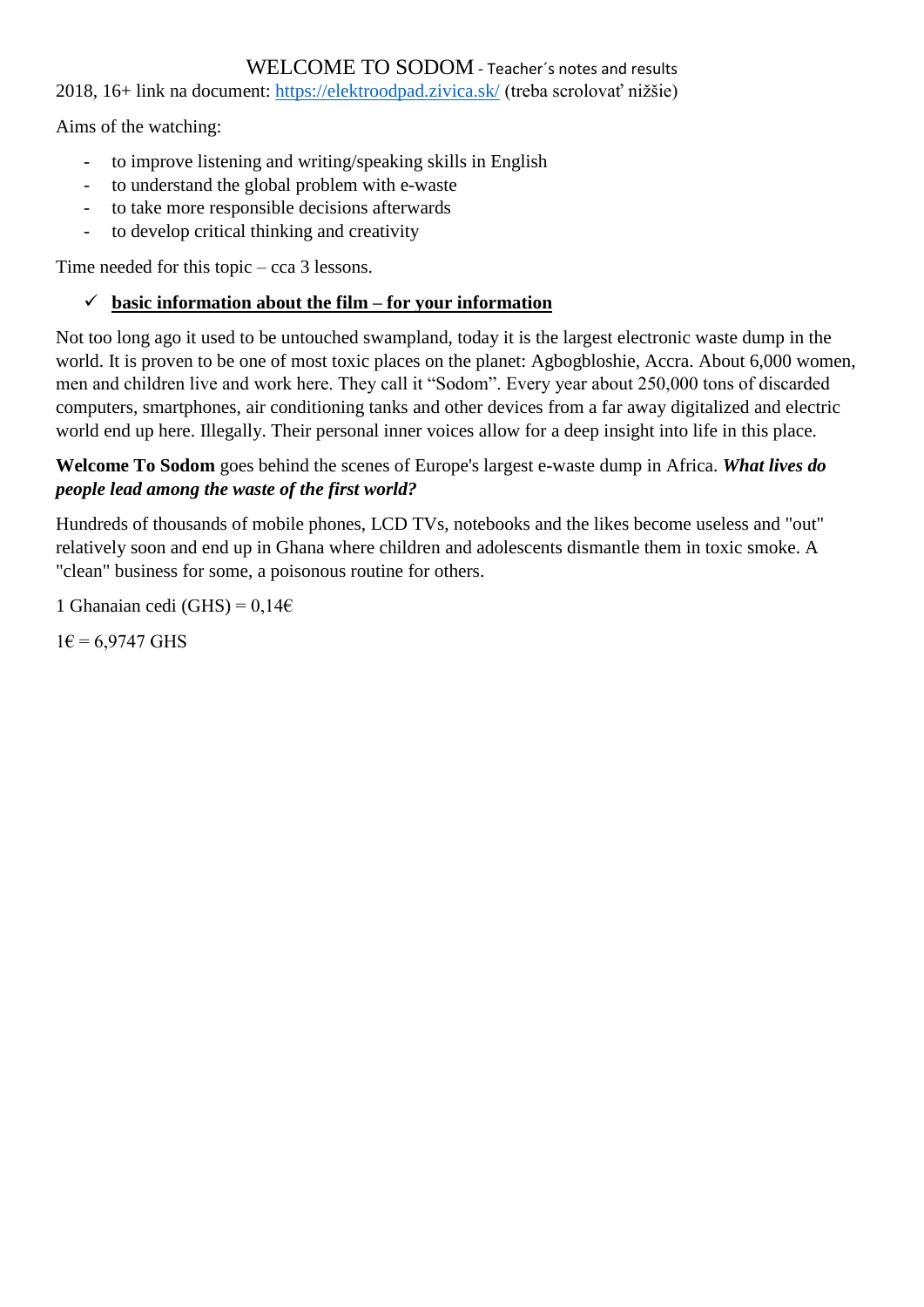#### WELCOME TO SODOM - Teacher´s notes and results

#### **Task 1: Complete:**

1. About ..................... women, men and children live and work here. **6 000**

2. The place used to be a ........................ . **swampland**

3. The person collecting iron thinks that "This is a good place. ..................... . I can earn some money." **Here nobody cares. Here I can work. (more options)**

4. The broker says that the boy brought ............. kg of iron. **15**

5. The real weigh of the boy´s iron was ....................... kg . **18**

6. The boy got ..................... GHS for the iron he collected in one week. **9 (1,26€) (The purpose of this sentence for students is to realise how much money the boy got for his whole-week work.)**

7. The cost of the big bean soup is ............................. GHS. **5 (compare it with the money the boy got for his whole-week work)**

8. The typical job of men is ............................. plastics from metal to be able ............................. it further.

#### **separating/dismantling, to sell**

9. The typical job of women is preparing food and ............... ............... water. **selling pure**

10. When Americo wants to buy some e-waste, the seller says that he has it from his ................... who brought it from ............... . **brother, Europe**

11. Americo buys one piece of e-waste for ................... GHS. **30 (4,2€)**

#### *Give the rest of the film for the HW or watch it together the next lesson.*

*After the film, let Ss finish the tasks.*

#### **Task 2: Write/Say what were you**

a) surprised / shocked by?

b) pleased with?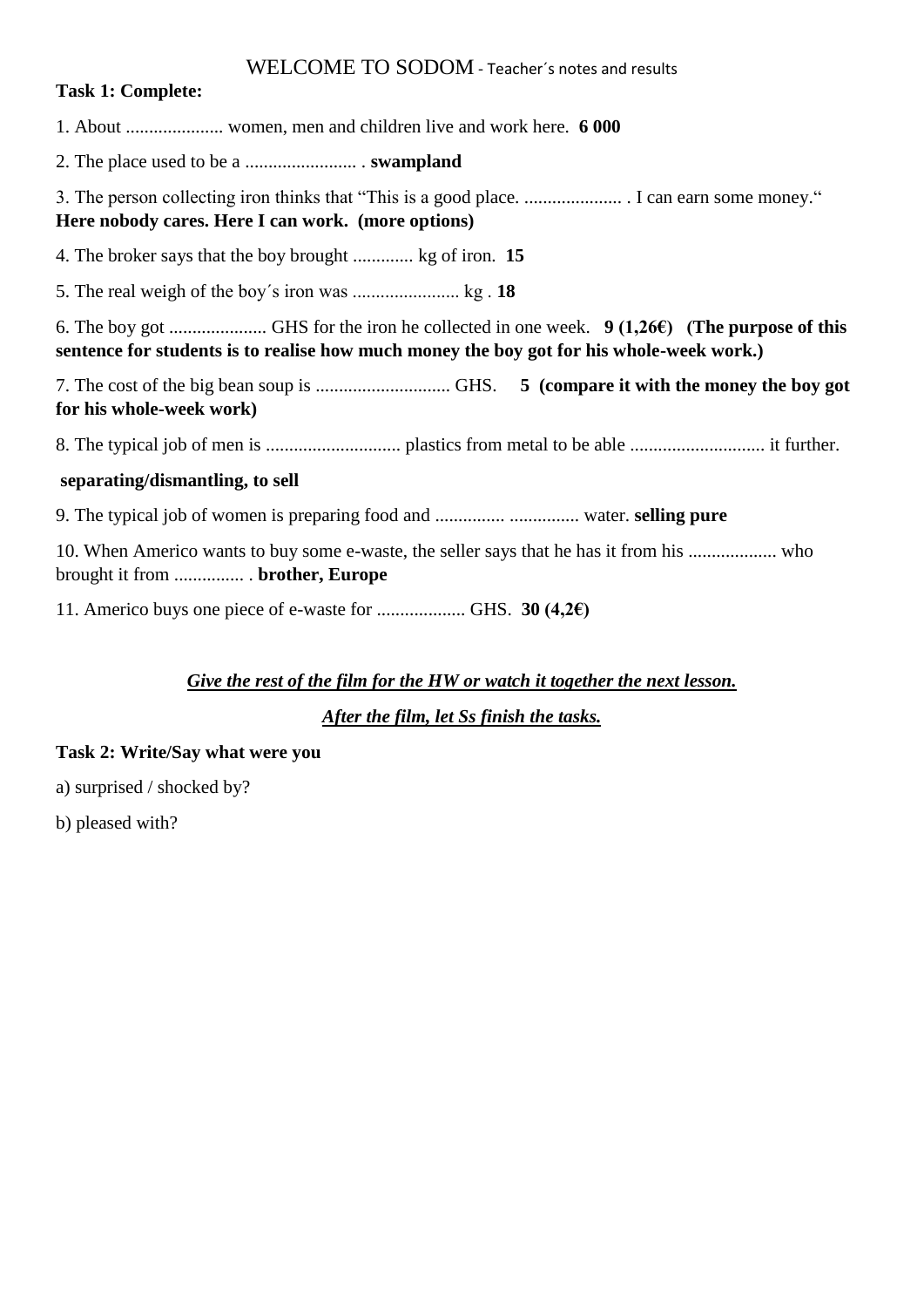# WELCOME TO SODOM - Teacher´s notes and results *Our global responsibility and contribution.*

#### **Task 3: Listen to the part of the documentary and complete the text.**

 $18:10 - 23:10$ 

They call me Americo. My mother named me after the country – America. It is the land of **opportunity** she always said when I was **little**. Opportunity for business. I am a **businessman**, I like the dollar. I´m **dealing** with scrap.

If you have anything that is **broken**, I buy it: **fridges**, computers, monitors, telephones, TVs.

I buy it, dismantle it and sell the aluminium, the **copper**, the zinc.

In **Europe** when things break, they **throw** it away. Once it is not valuable at all, they **send** it to us. But we, the Ghanians, we know how to **repair** it. We can fix everything. And we know how to find the **metals** inside. We are the best **recyclers**. For them it is just a **waste**. But I can still squeeze some money out of it. The more waste they bring, the **better** it is for my business. They **should** send more."

#### *Doplňujúce otázky:*

*What did you find out about the boy collecting iron? – in fact he is a girl, but girls earn less money*

*What are the negatives of living in Agbogbloshie? – you can discuss topics such as living conditions, working conditions, pollution and health care, child labour, life of young adults/elderly people, ….* 

*Why did Americo say "They should send more." ?- why???*

#### **Task 4: OUR CONTRIBUTION**

#### **What happens with e-waste here in Slovakia? Search for some information and find out how we can contribute to solving the global problem with e-waste.**

*In Slovakia, there are some official recycling companies which help to recycle e-waste in a more humane, sustainable and ecological way, e.g. Envipak, Elekos, Asekol, Envidom, Sewa…*

*Sewa je spoločnosť, s ktorou v projekte Elektroodpad spolupracujeme. Odpad prídu prevziať, odvážia, dajú doklad a zodpovedajú za správnu recykláciu.*

V závere aktivít možno vyvstanú otázky typu - *Ako sa odpad od nás dostane tam?* Odpoveď je takáto:

Reálne je to tak, že odpad ako taký sa nesmie vyvážať. Ale môže sa obchodovať s niektorými už vyseparovanými časťami, ako je striebro, zlato a pod., ktoré sa získajú recykláciou.

To, čo sa vozí do Afriky, sa tam vozí pod rúškom toho, že je to ešte FUNKČNÉ, teda nie odpad, ale dobré počítače atď. V skutočnosti ale nie sú funkčné a krajina sa zahlcuje odpadom. V tom filme boli ukázaní ľudia, ktorí to tam vozia a ktorí potom z toho ďalej rôznymi spôsobmi žijú, teda je to nejaký čierny trh. Keď odovzdáme veci na reálnu recykláciu (napr. cez šk. zber, elektropredajne či zberný dvor), to, čo do spoločnosti príde vážia, vypisujú k tomu papiere a toľko, koľko príde, musí aj odísť či už vo forme vyseparovaných komodít alebo nespracovateľného odpadu...

#### *We can (suggestions):*

- *give the gadget we don´t need anymore to somebody else who still can use it*
- *find other ways how the e-waste can be used*
- *give the e-waste for a proper and harmless recycling*